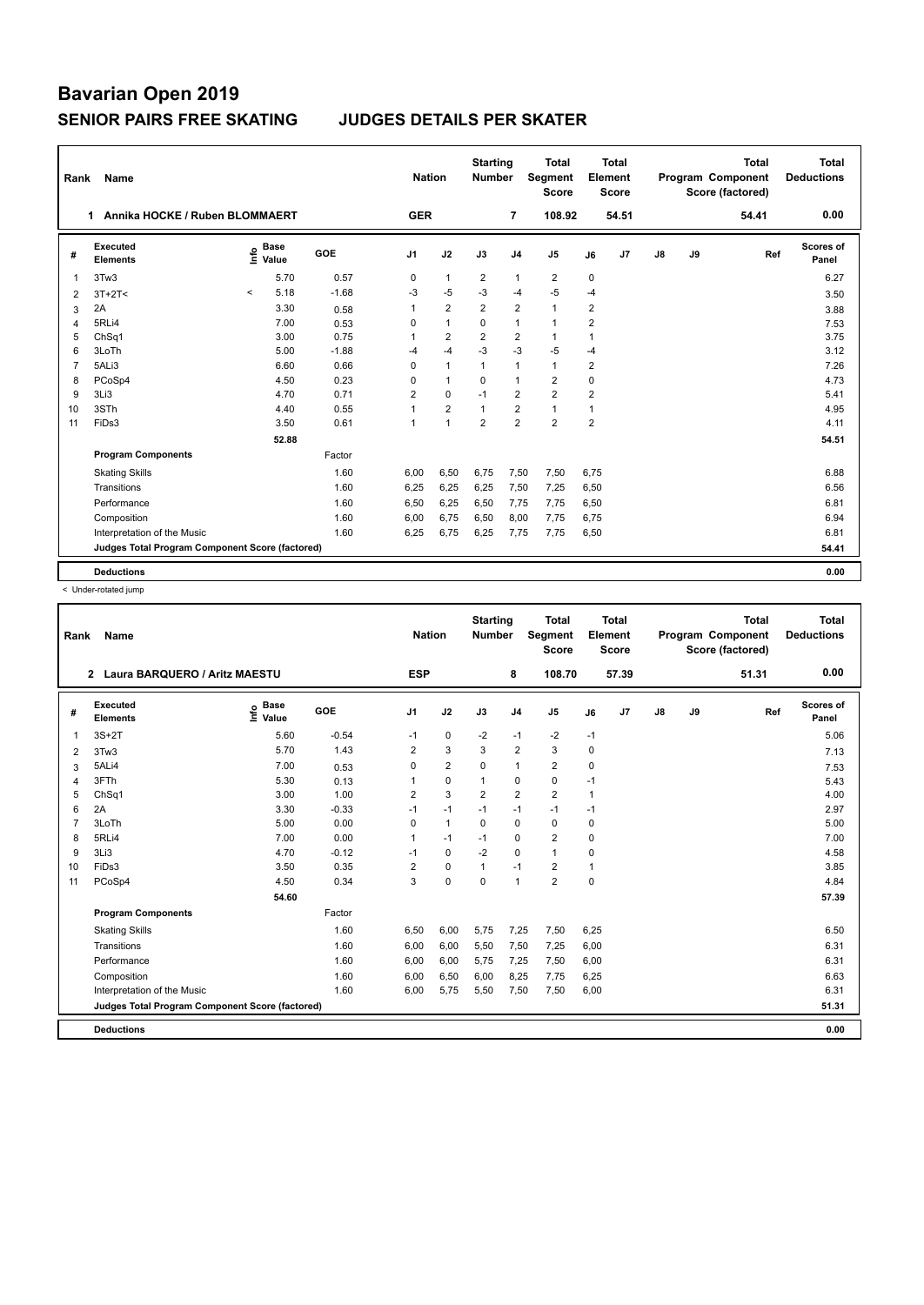| Rank           | Name                                            |                              |         | <b>Nation</b>  |                | <b>Starting</b><br>Number |                | <b>Total</b><br>Segment<br><b>Score</b> |                | <b>Total</b><br>Element<br><b>Score</b> |    |    | <b>Total</b><br>Program Component<br>Score (factored) | Total<br><b>Deductions</b> |
|----------------|-------------------------------------------------|------------------------------|---------|----------------|----------------|---------------------------|----------------|-----------------------------------------|----------------|-----------------------------------------|----|----|-------------------------------------------------------|----------------------------|
|                | Zoe JONES / Christopher BOYADJI<br>3            |                              |         | <b>GBR</b>     |                |                           | 6              | 97.99                                   |                | 48.17                                   |    |    | 50.82                                                 | 1.00                       |
| #              | Executed<br><b>Elements</b>                     | <b>Base</b><br>١nfo<br>Value | GOE     | J <sub>1</sub> | J2             | J3                        | J <sub>4</sub> | J <sub>5</sub>                          | J6             | J7                                      | J8 | J9 | Ref                                                   | Scores of<br>Panel         |
| 1              | $3T+1T$                                         | 4.60                         | $-1.58$ | $-3$           | $-4$           | $-4$                      | $-5$           | $-3$                                    | $-4$           |                                         |    |    |                                                       | 3.02                       |
| 2              | 2Tw1                                            | 2.80                         | $-0.14$ | $-1$           | $\mathbf 0$    | $-1$                      | 0              | 0                                       | $-1$           |                                         |    |    |                                                       | 2.66                       |
| 3              | 2A                                              | 3.30                         | $-0.41$ | $-1$           | $\mathbf 0$    | $-1$                      | $-2$           | $-1$                                    | $-2$           |                                         |    |    |                                                       | 2.89                       |
| 4              | 5RLi4                                           | 7.00                         | 0.35    | $-1$           | $\mathbf{1}$   | 0                         | $\overline{2}$ | $\mathbf{1}$                            | 0              |                                         |    |    |                                                       | 7.35                       |
| 5              | FiDs2                                           | 3.20                         | 0.32    | 1              | $-1$           | $\mathbf{1}$              | $\mathbf 0$    | $\overline{2}$                          | $\overline{2}$ |                                         |    |    |                                                       | 3.52                       |
| 6              | ChSq1                                           | 3.00                         | 0.88    | 1              | $\overline{1}$ | $\overline{2}$            | 3              | $\overline{2}$                          | $\overline{2}$ |                                         |    |    |                                                       | 3.88                       |
| $\overline{7}$ | 5ALi2                                           | 6.20                         | 1.09    | 0              | $\overline{1}$ | $\overline{2}$            | $\overline{2}$ | 3                                       | $\overline{2}$ |                                         |    |    |                                                       | 7.29                       |
| 8              | 3LoTh                                           | 5.00                         | $-2.50$ | $-5$           | $-5$           | $-5$                      | $-5$           | $-5$                                    | -5             |                                         |    |    |                                                       | 2.50                       |
| 9              | 3FTh                                            | 5.30                         | $-0.13$ | $-1$           | $\mathbf 0$    | $\overline{2}$            | $\Omega$       | $\mathbf 0$                             | $-1$           |                                         |    |    |                                                       | 5.17                       |
| 10             | 4Li3                                            | 4.70                         | 0.24    | 0              | $\mathbf 0$    | 0                         | $\mathbf{1}$   | $\mathbf{1}$                            | 1              |                                         |    |    |                                                       | 4.94                       |
| 11             | PCoSp4                                          | 4.50                         | 0.45    | 1              | $\overline{1}$ | $\Omega$                  | $\overline{1}$ | $\overline{2}$                          | $\mathbf{1}$   |                                         |    |    |                                                       | 4.95                       |
|                |                                                 | 49.60                        |         |                |                |                           |                |                                         |                |                                         |    |    |                                                       | 48.17                      |
|                | <b>Program Components</b>                       |                              | Factor  |                |                |                           |                |                                         |                |                                         |    |    |                                                       |                            |
|                | <b>Skating Skills</b>                           |                              | 1.60    | 5,75           | 5,75           | 6,00                      | 7,25           | 7,00                                    | 5,25           |                                         |    |    |                                                       | 6.13                       |
|                | Transitions                                     |                              | 1.60    | 5,50           | 5,50           | 6,00                      | 7,25           | 7,25                                    | 5,50           |                                         |    |    |                                                       | 6.06                       |
|                | Performance                                     |                              | 1.60    | 6,25           | 5,75           | 6,25                      | 7,00           | 7,50                                    | 6,25           |                                         |    |    |                                                       | 6.44                       |
|                | Composition                                     |                              | 1.60    | 6.00           | 6,00           | 6,00                      | 7,75           | 7,75                                    | 6,25           |                                         |    |    |                                                       | 6.50                       |
|                | Interpretation of the Music                     |                              | 1.60    | 6,25           | 5,50           | 6,50                      | 7,75           | 7,75                                    | 6,00           |                                         |    |    |                                                       | 6.63                       |
|                | Judges Total Program Component Score (factored) |                              |         |                |                |                           |                |                                         |                |                                         |    |    |                                                       | 50.82                      |
|                | <b>Deductions</b>                               | Falls:                       | $-1.00$ |                |                |                           |                |                                         |                |                                         |    |    |                                                       | $-1.00$                    |

| Rank           | Name                                            |                                  |         | <b>Nation</b>  |                | <b>Starting</b><br><b>Number</b> |                | <b>Total</b><br>Segment<br><b>Score</b> |                | <b>Total</b><br>Element<br><b>Score</b> |               |    | <b>Total</b><br><b>Program Component</b><br>Score (factored) | <b>Total</b><br><b>Deductions</b> |
|----------------|-------------------------------------------------|----------------------------------|---------|----------------|----------------|----------------------------------|----------------|-----------------------------------------|----------------|-----------------------------------------|---------------|----|--------------------------------------------------------------|-----------------------------------|
|                | Karina AKAPOVA / Maksim SHAGALOV<br>4           |                                  |         | <b>RUS</b>     |                |                                  | 5              | 97.91                                   |                | 50.50                                   |               |    | 47.41                                                        | 0.00                              |
| #              | Executed<br><b>Elements</b>                     | <b>Base</b><br>e Base<br>⊆ Value | GOE     | J <sub>1</sub> | J2             | J3                               | J <sub>4</sub> | J <sub>5</sub>                          | J6             | J7                                      | $\mathsf{J}8$ | J9 | Ref                                                          | Scores of<br>Panel                |
| $\mathbf{1}$   | 3Tw2                                            | 5.40                             | 1.08    | $\overline{2}$ | $\overline{2}$ | 3                                | $\overline{2}$ | $\overline{2}$                          | $\overline{2}$ |                                         |               |    |                                                              | 6.48                              |
| 2              | 3FTh                                            | 5.30                             | 1.19    | 1              | $\mathbf{1}$   | 3                                | 3              | $\overline{2}$                          | 3              |                                         |               |    |                                                              | 6.49                              |
| 3              | $3T+2T$                                         | 5.50                             | $-0.11$ | 0              | 0              | 0                                | $-1$           | 0                                       | $-1$           |                                         |               |    |                                                              | 5.39                              |
| $\overline{4}$ | 5SLi2                                           | 5.40                             | 0.68    | 0              | $\mathbf{1}$   | $\overline{2}$                   | $\overline{1}$ | $\overline{2}$                          | $\mathbf{1}$   |                                         |               |    |                                                              | 6.08                              |
| 5              | 3S                                              | 4.30                             | $-1.51$ | $-4$           | $-3$           | $-4$                             | $-3$           | $-5$                                    | $-3$           |                                         |               |    |                                                              | 2.79                              |
| 6              | ChSq1                                           | 3.00                             | 0.13    | $-1$           | $\pmb{0}$      | $\mathbf 0$                      | $\mathbf{1}$   | $\mathbf{1}$                            | 0              |                                         |               |    |                                                              | 3.13                              |
| $\overline{7}$ | 5RLi3                                           | 6.60                             | $-0.99$ | $-1$           | $-2$           | $-3$                             | $-2$           | $\mathbf{1}$                            | -1             |                                         |               |    |                                                              | 5.61                              |
| 8              | 3LoTh                                           | 5.00                             | $-1.38$ | $-3$           | $-2$           | $-3$                             | $-1$           | $-3$                                    | $-4$           |                                         |               |    |                                                              | 3.62                              |
| 9              | 4Li4                                            | 5.10                             | 0.13    | $-1$           | $-1$           | 0                                | $\overline{1}$ | $\mathbf{1}$                            | 1              |                                         |               |    |                                                              | 5.23                              |
| 10             | FiDs1                                           | 2.90                             | 0.15    | $\Omega$       | $\overline{1}$ | $\Omega$                         | $\overline{1}$ | $\mathbf{1}$                            | $-1$           |                                         |               |    |                                                              | 3.05                              |
| 11             | PCoSp2V                                         | 2.63                             | 0.00    | $-1$           | 0              | $-1$                             | $\overline{1}$ | $\mathbf{1}$                            | 0              |                                         |               |    |                                                              | 2.63                              |
|                |                                                 | 51.13                            |         |                |                |                                  |                |                                         |                |                                         |               |    |                                                              | 50.50                             |
|                | <b>Program Components</b>                       |                                  | Factor  |                |                |                                  |                |                                         |                |                                         |               |    |                                                              |                                   |
|                | <b>Skating Skills</b>                           |                                  | 1.60    | 6,00           | 6,00           | 5,75                             | 7,25           | 7,25                                    | 5,75           |                                         |               |    |                                                              | 6.25                              |
|                | Transitions                                     |                                  | 1.60    | 5,50           | 5,25           | 5,50                             | 7,00           | 7,00                                    | 5,50           |                                         |               |    |                                                              | 5.88                              |
|                | Performance                                     |                                  | 1.60    | 5,00           | 5,25           | 5,25                             | 7,25           | 7,50                                    | 5,50           |                                         |               |    |                                                              | 5.81                              |
|                | Composition                                     |                                  | 1.60    | 5,25           | 5,50           | 5,50                             | 7,50           | 7,50                                    | 5,00           |                                         |               |    |                                                              | 5.94                              |
|                | Interpretation of the Music                     |                                  | 1.60    | 5,00           | 5,00           | 5,50                             | 7,50           | 7,50                                    | 5,00           |                                         |               |    |                                                              | 5.75                              |
|                | Judges Total Program Component Score (factored) |                                  |         |                |                |                                  |                |                                         |                |                                         |               |    |                                                              | 47.41                             |
|                | <b>Deductions</b>                               |                                  |         |                |                |                                  |                |                                         |                |                                         |               |    |                                                              | 0.00                              |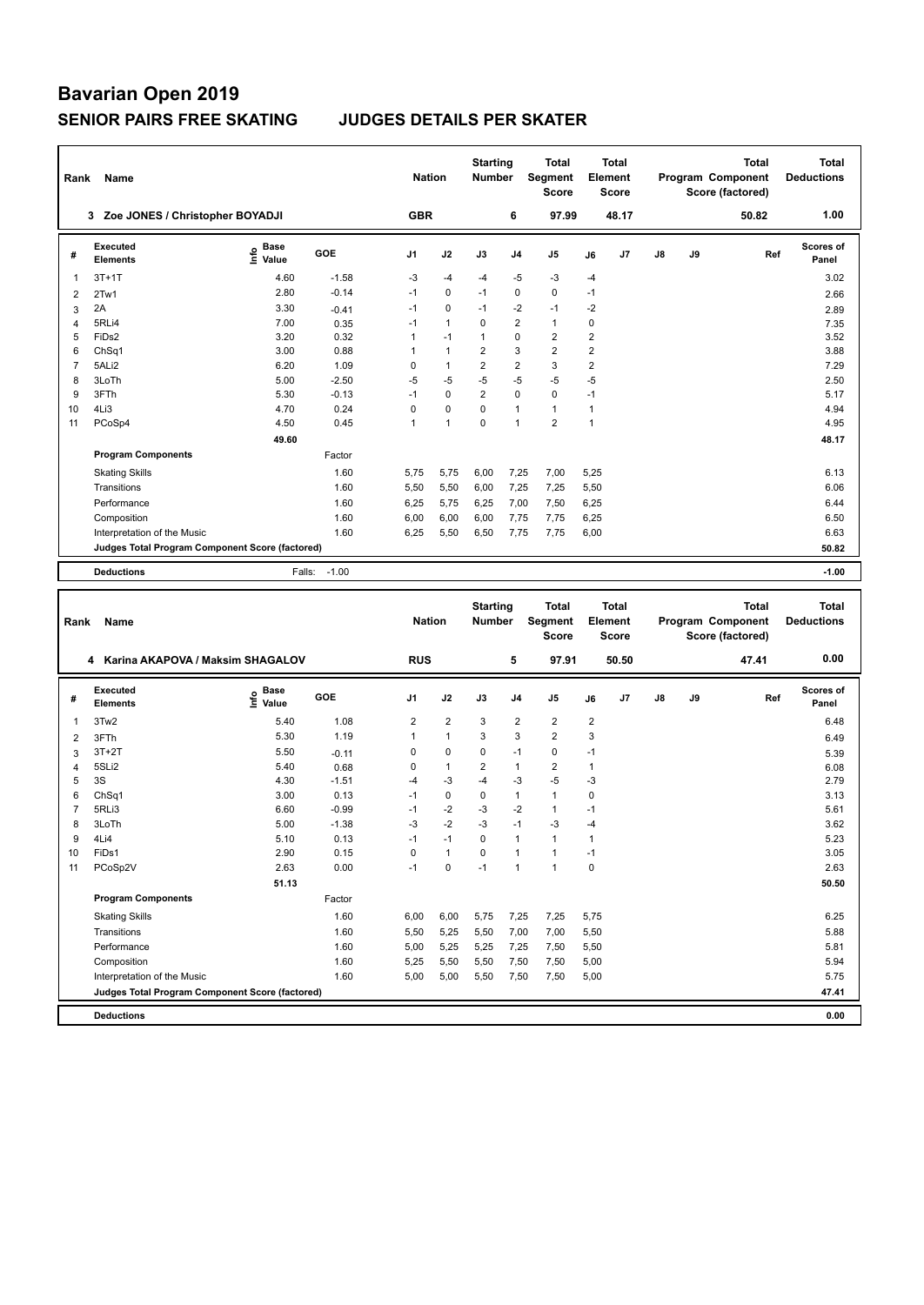|                | <b>Name</b><br>Rank                             |    |                      |         |                | <b>Nation</b>  | <b>Starting</b><br><b>Number</b> |                | <b>Total</b><br><b>Segment</b><br><b>Score</b> | <b>Total</b><br>Element<br>Score |       |    |    | <b>Total</b><br>Program Component<br>Score (factored) | Total<br><b>Deductions</b> |
|----------------|-------------------------------------------------|----|----------------------|---------|----------------|----------------|----------------------------------|----------------|------------------------------------------------|----------------------------------|-------|----|----|-------------------------------------------------------|----------------------------|
|                | Hanna ABRAZHEVICH / Martin BIDAR<br>5           |    |                      |         | <b>CZE</b>     |                |                                  | 4              | 90.22                                          |                                  | 45.61 |    |    | 44.61                                                 | 0.00                       |
| #              | Executed<br><b>Elements</b>                     | ۴٥ | <b>Base</b><br>Value | GOE     | J <sub>1</sub> | J2             | J3                               | J <sub>4</sub> | J <sub>5</sub>                                 | J6                               | J7    | J8 | J9 | Ref                                                   | Scores of<br>Panel         |
| $\overline{1}$ | $2T+2T$                                         |    | 2.60                 | $-0.03$ | 0              | $\mathbf{1}$   | $-1$                             | 2              | $-1$                                           | $-2$                             |       |    |    |                                                       | 2.57                       |
| 2              | 3Tw2                                            |    | 5.40                 | $-1.08$ | -3             | $-2$           | $-2$                             | $-2$           | $-1$                                           | $-2$                             |       |    |    |                                                       | 4.32                       |
| 3              | 3S<<                                            | << | 1.30                 | $-0.65$ | $-5$           | $-5$           | -5                               | $-4$           | $-5$                                           | $-5$                             |       |    |    |                                                       | 0.65                       |
| 4              | 5ALi4                                           |    | 7.00                 | 1.23    | 0              | 3              | $\overline{2}$                   | 2              | $\overline{2}$                                 | $\mathbf{1}$                     |       |    |    |                                                       | 8.23                       |
| 5              | 2FTh                                            |    | 3.00                 | 0.15    | 1              | $\mathbf{1}$   | 0                                | $\mathbf{1}$   | $\Omega$                                       | 0                                |       |    |    |                                                       | 3.15                       |
| 6              | FiDs3                                           |    | 3.50                 | 0.53    | 1              | $\overline{2}$ | 2                                | $\overline{2}$ | $\mathbf{1}$                                   | 1                                |       |    |    |                                                       | 4.03                       |
| $\overline{7}$ | ChSq1                                           |    | 3.00                 | 0.88    | 1              | $\overline{2}$ | $\overline{2}$                   | $\overline{2}$ | $\mathbf{1}$                                   | $\overline{2}$                   |       |    |    |                                                       | 3.88                       |
| 8              | 3STh                                            |    | 4.40                 | $-1.10$ | $-3$           | $-3$           | $-2$                             | $-2$           | $-2$                                           | $-4$                             |       |    |    |                                                       | 3.30                       |
| 9              | 4Li4                                            |    | 5.10                 | 1.02    | $\Omega$       | 3              | $\overline{2}$                   | 2              | $\overline{2}$                                 | $\overline{2}$                   |       |    |    |                                                       | 6.12                       |
| 10             | 5RLi3                                           |    | 6.60                 | 0.33    | $-1$           | $\mathbf{1}$   | 0                                | $\mathbf{1}$   | $\mathbf 0$                                    | 1                                |       |    |    |                                                       | 6.93                       |
| 11             | PCoSp2V                                         |    | 2.63                 | $-0.20$ | $-2$           | $-1$           | $-2$                             | $\mathbf 0$    | $\mathbf 0$                                    | $\mathbf{1}$                     |       |    |    |                                                       | 2.43                       |
|                |                                                 |    | 44.53                |         |                |                |                                  |                |                                                |                                  |       |    |    |                                                       | 45.61                      |
|                | <b>Program Components</b>                       |    |                      | Factor  |                |                |                                  |                |                                                |                                  |       |    |    |                                                       |                            |
|                | <b>Skating Skills</b>                           |    |                      | 1.60    | 4.75           | 5,75           | 5,25                             | 7,50           | 5,50                                           | 6,25                             |       |    |    |                                                       | 5.69                       |
|                | Transitions                                     |    |                      | 1.60    | 4,50           | 5,50           | 5,00                             | 7,00           | 5,00                                           | 6,00                             |       |    |    |                                                       | 5.38                       |
|                | Performance                                     |    |                      | 1.60    | 5,25           | 5,25           | 5,00                             | 7,25           | 5,50                                           | 6,25                             |       |    |    |                                                       | 5.56                       |
|                | Composition                                     |    |                      | 1.60    | 5,00           | 5,75           | 5,25                             | 7,50           | 5,75                                           | 6,25                             |       |    |    |                                                       | 5.75                       |
|                | Interpretation of the Music                     |    |                      | 1.60    | 5,00           | 5,50           | 5,25                             | 7,25           | 5,25                                           | 6,00                             |       |    |    |                                                       | 5.50                       |
|                | Judges Total Program Component Score (factored) |    |                      |         |                |                |                                  |                |                                                |                                  |       |    |    |                                                       | 44.61                      |
|                | <b>Deductions</b>                               |    |                      |         |                |                |                                  |                |                                                |                                  |       |    |    |                                                       | 0.00                       |

<< Downgraded jump

| Rank           | Name                                            |                                  |            | <b>Nation</b>  |              | <b>Starting</b><br><b>Number</b> |                | <b>Total</b><br>Segment<br><b>Score</b> |             | Total<br>Element<br><b>Score</b> |               |    | <b>Total</b><br><b>Program Component</b><br>Score (factored) | <b>Total</b><br><b>Deductions</b> |
|----------------|-------------------------------------------------|----------------------------------|------------|----------------|--------------|----------------------------------|----------------|-----------------------------------------|-------------|----------------------------------|---------------|----|--------------------------------------------------------------|-----------------------------------|
|                | Alexandra HERBRIKOVA / Nicolas ROULET<br>6      |                                  |            | SUI            |              |                                  | $\mathbf{2}$   | 79.87                                   |             | 40.94                            |               |    | 38.93                                                        | 0.00                              |
| #              | Executed<br><b>Elements</b>                     | <b>Base</b><br>e Base<br>⊆ Value | <b>GOE</b> | J <sub>1</sub> | J2           | J3                               | J <sub>4</sub> | J5                                      | J6          | J7                               | $\mathsf{J}8$ | J9 | Ref                                                          | Scores of<br>Panel                |
| 1              | 2Tw1                                            | 2.80                             | 0.21       | $-1$           | $\mathbf{1}$ | $\mathbf{1}$                     | $\overline{2}$ | 0                                       | 1           |                                  |               |    |                                                              | 3.01                              |
| 2              | 2A                                              | 3.30                             | 0.08       | $-1$           | $\mathbf 0$  | $\mathbf{1}$                     | $\Omega$       | $\mathbf{1}$                            | 0           |                                  |               |    |                                                              | 3.38                              |
| 3              | 2S+1Eu+2S                                       | 3.10                             | 0.10       | 1              | $\mathbf 0$  | $\overline{2}$                   | $\mathbf{1}$   | $\mathbf{1}$                            | 0           |                                  |               |    |                                                              | 3.20                              |
| 4              | 5TLi3                                           | 5.80                             | $-0.15$    | 0              | $-1$         | $\mathbf{1}$                     | $-1$           | 1                                       | $-1$        |                                  |               |    |                                                              | 5.65                              |
| 5              | 2FTh                                            | 3.00                             | 0.00       | $\Omega$       | $\mathbf 0$  | $\Omega$                         | $\mathbf{1}$   | 0                                       | $-1$        |                                  |               |    |                                                              | 3.00                              |
| 6              | ChSq1                                           | 3.00                             | 0.25       | $\Omega$       | $\mathbf{1}$ | $\Omega$                         | $\mathbf{1}$   | $\overline{2}$                          | $\mathbf 0$ |                                  |               |    |                                                              | 3.25                              |
| $\overline{7}$ | 5ALiB                                           | 5.40                             | $-0.54$    | $-1$           | $\mathbf 0$  | $\Omega$                         | $-2$           | $-1$                                    | $-2$        |                                  |               |    |                                                              | 4.86                              |
| 8              | PCoSp4                                          | 4.50                             | $-0.45$    | $-2$           | $-1$         | $-1$                             | $\mathbf{1}$   | 0                                       | $-2$        |                                  |               |    |                                                              | 4.05                              |
| 9              | 4Li3                                            | 4.70                             | $-0.59$    | $-2$           | $-1$         | $-1$                             | $-1$           | $\Omega$                                | $-2$        |                                  |               |    |                                                              | 4.11                              |
| 10             | 2STh                                            | 2.50                             | 0.25       | $\Omega$       | $\mathbf{1}$ | $\mathbf{1}$                     | $\overline{2}$ | $\mathbf{1}$                            | 1           |                                  |               |    |                                                              | 2.75                              |
| 11             | FiDs3                                           | 3.50                             | 0.18       | $\mathbf 0$    | $\mathbf{1}$ | $\mathbf{1}$                     | $\Omega$       | $\overline{2}$                          | $\mathbf 0$ |                                  |               |    |                                                              | 3.68                              |
|                |                                                 | 41.60                            |            |                |              |                                  |                |                                         |             |                                  |               |    |                                                              | 40.94                             |
|                | <b>Program Components</b>                       |                                  | Factor     |                |              |                                  |                |                                         |             |                                  |               |    |                                                              |                                   |
|                | <b>Skating Skills</b>                           |                                  | 1.60       | 4.50           | 5,00         | 4.25                             | 6.25           | 5,00                                    | 5.00        |                                  |               |    |                                                              | 4.88                              |
|                | Transitions                                     |                                  | 1.60       | 4,00           | 4,50         | 4,00                             | 5,75           | 5,00                                    | 5,00        |                                  |               |    |                                                              | 4.63                              |
|                | Performance                                     |                                  | 1.60       | 4.25           | 4.75         | 4.25                             | 6.25           | 5.50                                    | 4,50        |                                  |               |    |                                                              | 4.75                              |
|                | Composition                                     |                                  | 1.60       | 4,50           | 5,00         | 4,25                             | 6,75           | 6,00                                    | 5,00        |                                  |               |    |                                                              | 5.13                              |
|                | Interpretation of the Music                     |                                  | 1.60       | 4,50           | 4,75         | 3,75                             | 6,50           | 6,00                                    | 4,50        |                                  |               |    |                                                              | 4.94                              |
|                | Judges Total Program Component Score (factored) |                                  |            |                |              |                                  |                |                                         |             |                                  |               |    |                                                              | 38.93                             |
|                | <b>Deductions</b>                               |                                  |            |                |              |                                  |                |                                         |             |                                  |               |    |                                                              | 0.00                              |